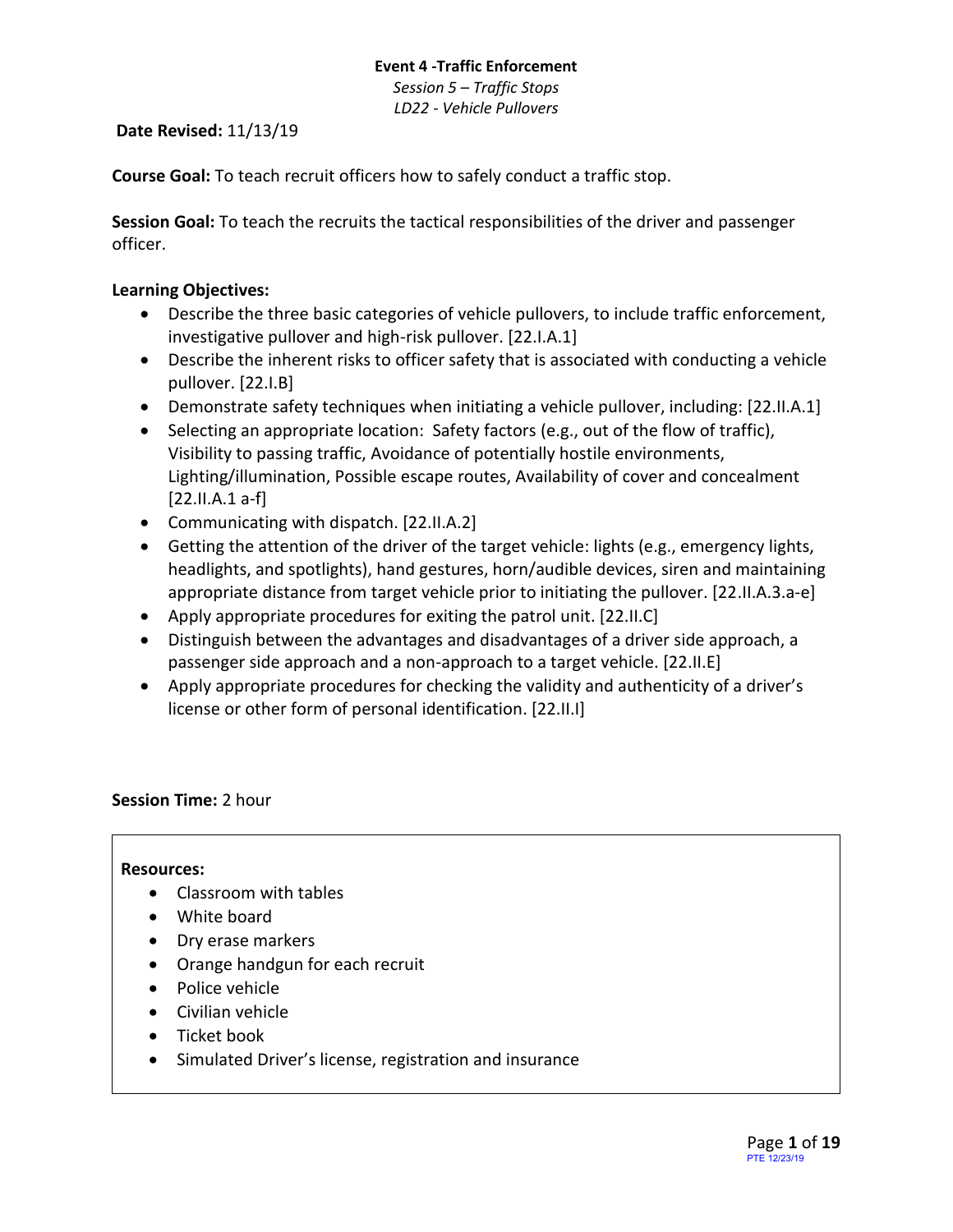| Session Summary: The instructor will start with a facilitated discussion in the classroom.<br>Afterwards, the instructors will demonstrate a safe and tactical traffic stop. The students will<br>then demonstrate a traffic stop using contact and cover. |          |                                                                                                                                                                                                                                                           |                                                                                                                                                                                                                                                                                                                                                             |                                                                                                                                   |  |
|------------------------------------------------------------------------------------------------------------------------------------------------------------------------------------------------------------------------------------------------------------|----------|-----------------------------------------------------------------------------------------------------------------------------------------------------------------------------------------------------------------------------------------------------------|-------------------------------------------------------------------------------------------------------------------------------------------------------------------------------------------------------------------------------------------------------------------------------------------------------------------------------------------------------------|-----------------------------------------------------------------------------------------------------------------------------------|--|
|                                                                                                                                                                                                                                                            |          |                                                                                                                                                                                                                                                           | <b>Outline</b>                                                                                                                                                                                                                                                                                                                                              | <b>Instructor Notes</b>                                                                                                           |  |
| Ι.                                                                                                                                                                                                                                                         | А.       |                                                                                                                                                                                                                                                           | Vehicle pullovers<br>Terminology of Vehicle Pullovers [1]                                                                                                                                                                                                                                                                                                   | Session 2 (1 hour) Facilitated discussion in<br>classroom for the first hour.<br>[1] Ask- What is a Traffic Enforcement Pullover? |  |
|                                                                                                                                                                                                                                                            |          | <b>Traffic Enforcement Pullover</b><br>1.<br>[22.1.A.1]<br>Reasonable belief that driver<br>а.<br>committed a traffic violation.<br>b. Vehicle's occupants represent no<br>unusual risk.<br>Expectation that pullover will<br>c.<br>result in a citation. |                                                                                                                                                                                                                                                                                                                                                             | [2] Ask- What are some inherent risks when<br>conducting a vehicle pullover?                                                      |  |
|                                                                                                                                                                                                                                                            | В.<br>C. | $[2]$<br>1.<br>2.<br>3.<br>4.<br>5.                                                                                                                                                                                                                       | Inherent risks of vehicle pullovers [22.I.B]<br>Unpredictable aggressive actions by<br>the violator/suspect or bystanders.<br>Unknown identity of the<br>violator/suspect.<br>Dangerous environmental conditions.<br>Varying road conditions.<br>The existence of other vehicular<br>traffic on the same roadway.<br><b>Vehicle Pullover Considerations</b> |                                                                                                                                   |  |
|                                                                                                                                                                                                                                                            |          | 1.                                                                                                                                                                                                                                                        | Know the reason for the pullover.<br>Communicate observations with<br>partner.<br>2. Check vehicle license through Stolen<br>Vehicle System (SVS) and Automated<br>want/warrant system (AWWS). MDC                                                                                                                                                          | [3] Ask- When conducting a vehicle pullover why<br>is it important to run the plate for<br>wants/warrants before making the stop? |  |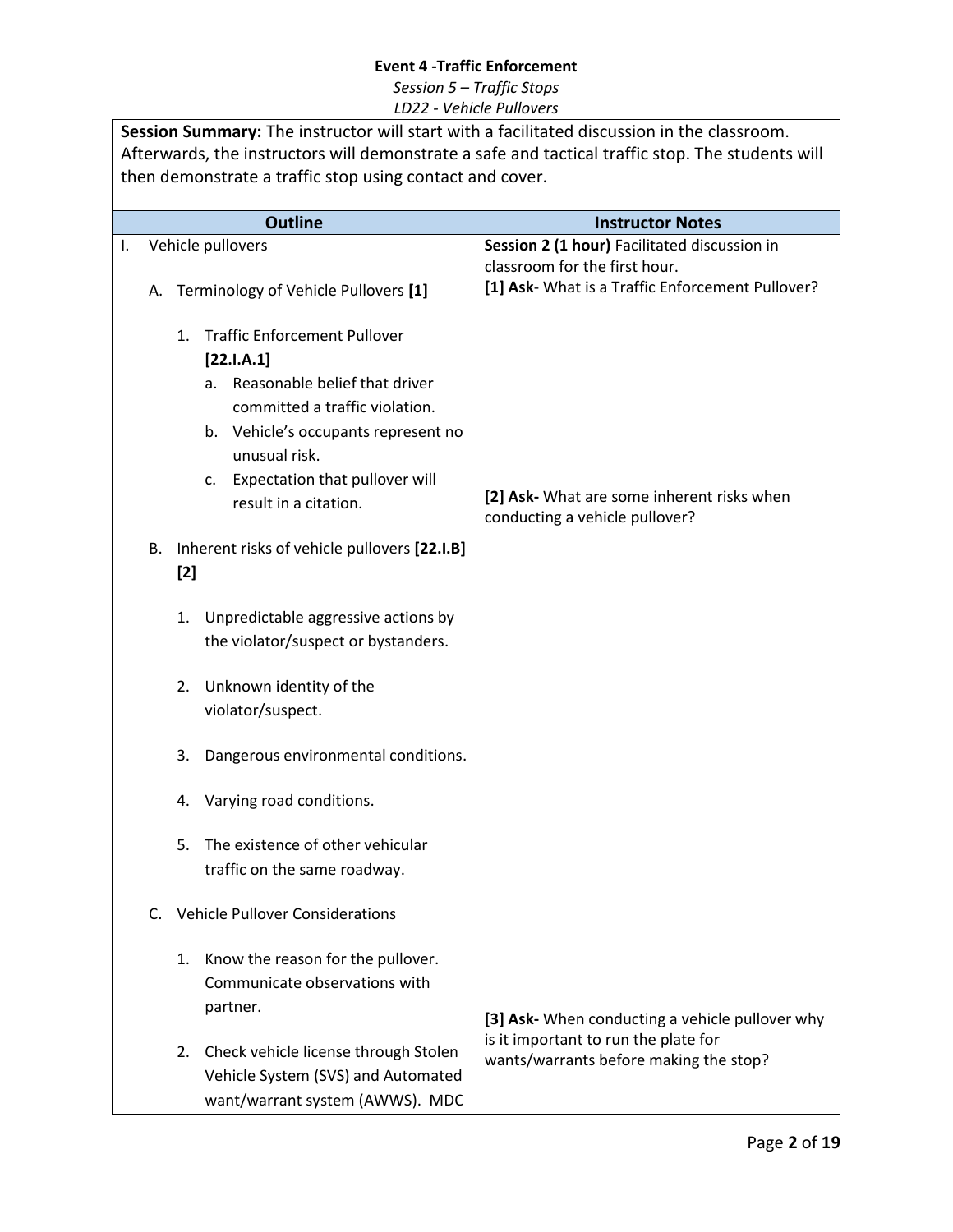|          |                                                                                                                                                                                                                                                                                              | $-$ vernore r unovers                                                                                          |
|----------|----------------------------------------------------------------------------------------------------------------------------------------------------------------------------------------------------------------------------------------------------------------------------------------------|----------------------------------------------------------------------------------------------------------------|
|          | returns should be read aloud to<br>confirm information for both officers.<br>$[3]$                                                                                                                                                                                                           | Ask- Why is it important to keep your eyes on the<br>occupant(s) of the vehicle?                               |
| 3.       | Officers should not take their eyes off<br>the occupant(s).<br>D. Selecting a location for the pullover<br>[22.11.A.1]                                                                                                                                                                       | [4] Ask- Why is it important to know the location<br>of the pullover?                                          |
| 1.<br>2. | Know the location for the pullover.<br>Officers should delay the pullover<br>until they have selected a location<br>they can identify. [4]<br>The officer selects the pullover<br>location.                                                                                                  | [5] Ask- What are some physical hazards when<br>conducting a vehicle pullover?                                 |
| 3.       | Officers should attempt to initiate a<br>vehicle pullover in a legal location.                                                                                                                                                                                                               |                                                                                                                |
| 4.       | Be aware of physical hazards such as:<br>a. Passing traffic. [22.II.A.1.a] [5]<br>Visibility impairments (i.e. hills,<br>b.<br>blind curves). [22.II.A.1.b]<br>Illumination. [22.II.A.1.d]<br>c.<br>d. Potential hazards to the public<br>(i.e. high risk pullovers in front of<br>schools). | [6] Ask- What are some tactical safety issues?                                                                 |
|          | 5. Awareness of tactical safety issues<br>such as: $[6]$<br>a. Escape routes. [22.II.A.1.e]<br>b. Tactical re-deployment for<br>officers.<br>c. Available cover and/or                                                                                                                       | Ask- For the stop to be legal the police vehicle<br>needs to have which light activated?<br>(Red facing light) |
|          | concealment. [22.II.A.1.f]<br>d. Potentially hostile environment<br>(i.e. gang hangouts, bars).<br>[22.11.A.1.c]                                                                                                                                                                             | [7] Ask- What can happen if you park too far<br>away from violator vehicle?                                    |
|          | e. Interference potential (i.e.<br>Pedestrian traffic).                                                                                                                                                                                                                                      | [8] Ask- What can happen if you park too close?                                                                |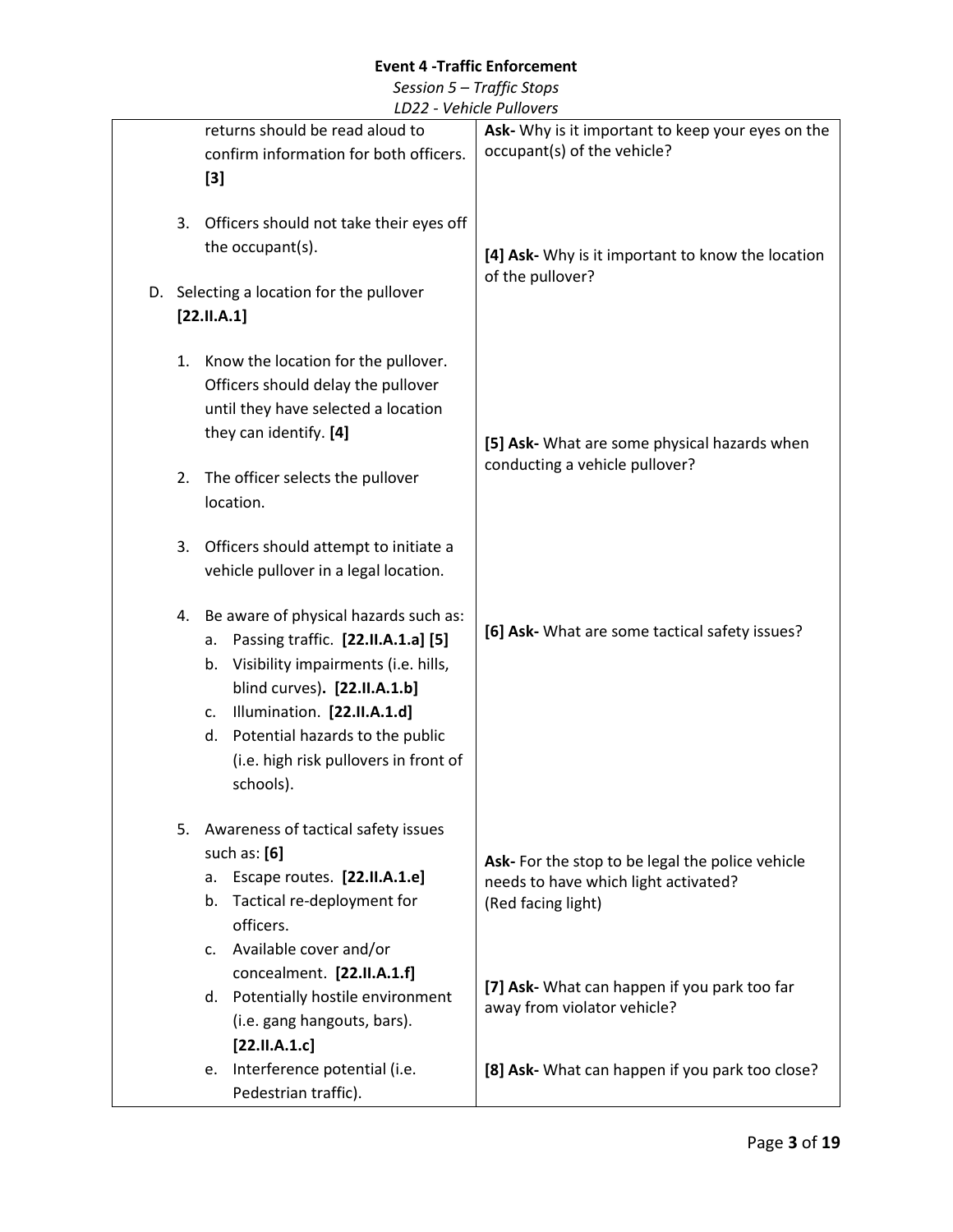|    |                                                                                                                                                                                                                                                                                                   | [9] Ask- What information should be notified to                                                |
|----|---------------------------------------------------------------------------------------------------------------------------------------------------------------------------------------------------------------------------------------------------------------------------------------------------|------------------------------------------------------------------------------------------------|
| Е. | Preparing to initiate a vehicle pullover                                                                                                                                                                                                                                                          | communications when conducting the pullover?                                                   |
|    | Maintain proper distance between<br>1.<br>vehicles. [22.II.A.3.e]<br>Too far provides the opportunity<br>a.<br>for violator/suspect vehicle to<br>flee. [7]<br>Too close can cause a rear end<br>b.<br>collision. [8]                                                                             |                                                                                                |
|    | 2.<br>Use appropriate communications<br>procedures. [22.II.A.2] [9]<br>Notify communications of<br>a.<br>pullover location and direction of<br>travel, license number and<br>vehicle description, nature of the<br>pullover, and any other pertinent<br>information.                              | [10] Ask- What are some ways to get the drivers<br>attention when attempting to make the stop? |
|    | Other officers in the area will be unaware of a<br>vehicle pullover if the MDC is used to notify<br>communications.                                                                                                                                                                               |                                                                                                |
|    | 3. Officers should focus their attention on<br>the occupant(s) and vehicle.                                                                                                                                                                                                                       |                                                                                                |
| F. | Initiating a vehicle pullover. [10]                                                                                                                                                                                                                                                               |                                                                                                |
|    | 1. Get the driver's attention. [22.II.A.3]                                                                                                                                                                                                                                                        |                                                                                                |
|    | 2. Activate forward facing red light.                                                                                                                                                                                                                                                             |                                                                                                |
|    | If driver fails to respond, use one of<br>3.<br>the following:<br>Rotators [22.II.A.3.a]<br>a.<br>Horn [22.II.A.3.c]<br>b.<br>High and low beams [22.II.A.3.a]<br>c.<br>Spotlight [22.II A.3.a)<br>d.<br>Hand gestures [22.II.A.3.b]<br>e.<br>PA [22.II.A.3.c]<br>f.<br>Siren [22.II.A.3.d]<br>g. |                                                                                                |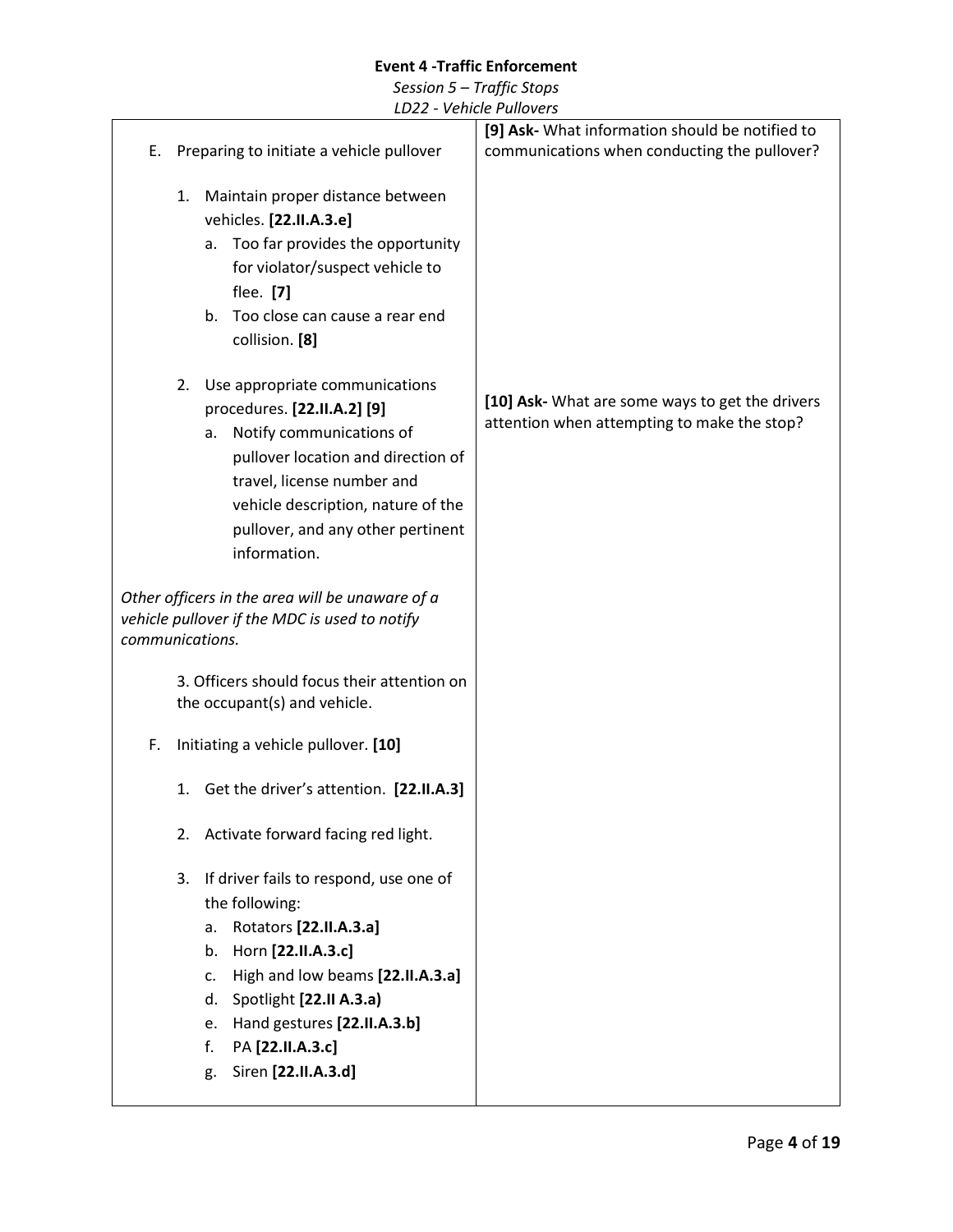| Traffic enforcement pullover<br>ΙΙ.                                            |                                                                                                  |
|--------------------------------------------------------------------------------|--------------------------------------------------------------------------------------------------|
| <b>Traffic Enforcement Pullovers</b><br>А.                                     | [11] Ask- Why do you offset the B/W 1/2 car width<br>to the left of the violator's vehicle?      |
| 1. Affecting the pullover.                                                     |                                                                                                  |
| Watch occupants while vehicle is<br>a.                                         |                                                                                                  |
| yielding.                                                                      |                                                                                                  |
| If the location of stop is unsafe,<br>b.<br>instruct driver to move vehicle to |                                                                                                  |
| safe location.                                                                 | [12] Ask- Why do you not offset the B/W behind<br>vans and campers?                              |
|                                                                                |                                                                                                  |
| If DUI is suspected, do not allow the driver to                                |                                                                                                  |
| move the vehicle. If a risk is perceived, request<br>additional units.         |                                                                                                  |
| Patrol vehicle placement<br>c.                                                 | [13] Ask- What is the advantage of turning the                                                   |
| Offset B/W $\frac{1}{2}$ car width to<br>1)                                    | wheels to the left?                                                                              |
| the left of violator's vehicle.                                                |                                                                                                  |
| Creates a lane for driver                                                      |                                                                                                  |
| officer to make an approach<br>out of traffic to the violator's                |                                                                                                  |
| vehicle. [11]                                                                  |                                                                                                  |
| 2) Pull B/W one car length                                                     |                                                                                                  |
| behind violators.                                                              |                                                                                                  |
| 3) Do not offset B/W behind                                                    | [14] Ask- What is the advantage of illuminating<br>the interior of the violator's vehicle during |
| vans or campers. Allows                                                        | darkness?                                                                                        |
| passenger officer to observe<br>the passenger side of                          |                                                                                                  |
| violator's vehicle. [12]                                                       |                                                                                                  |
| Turn B/W front wheels to the<br>4)                                             |                                                                                                  |
| left. Allows B/W if hit from                                                   |                                                                                                  |
| behind to be pushed to the                                                     |                                                                                                  |
| left as opposed to the                                                         |                                                                                                  |
| officer's or violator's vehicle.<br>$[13]$                                     |                                                                                                  |
| Use appropriate lighting.<br>5)                                                |                                                                                                  |
|                                                                                |                                                                                                  |
| During darkness<br>2.                                                          |                                                                                                  |
| Illuminating the interior of<br>a.                                             |                                                                                                  |
| violator's vehicle with high                                                   |                                                                                                  |
| beams and spot lights prevents<br>the occupant(s) from observing               |                                                                                                  |
| the officer's approach and allows                                              |                                                                                                  |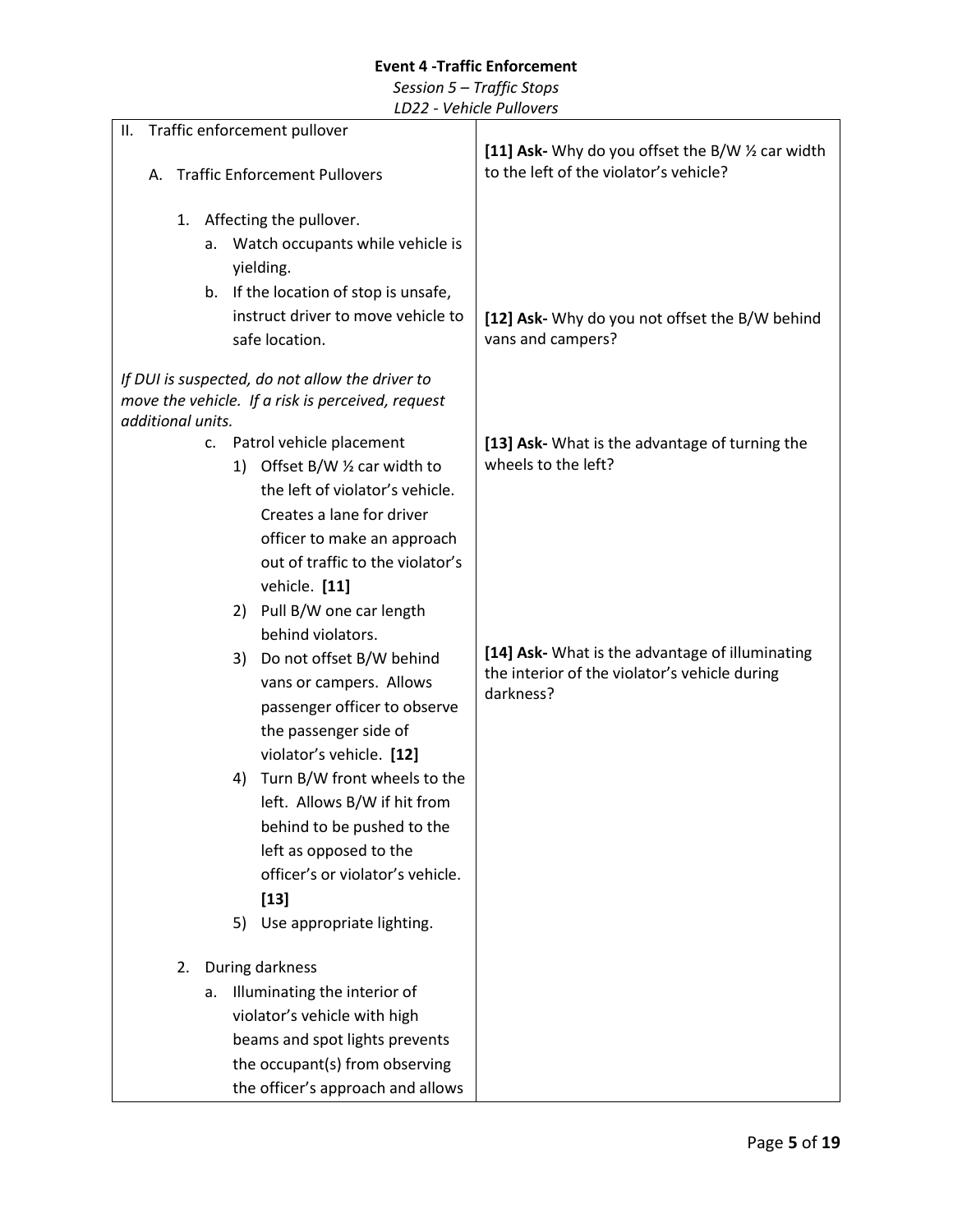|    |    | レレムム                                 | $-$ vernere regioners                             |
|----|----|--------------------------------------|---------------------------------------------------|
|    |    | the officers to see any furtive      | [15] Ask- What is the disadvantage of stopping    |
|    |    | movements made by the                | the police vehicle under existing environmental   |
|    |    | $occupant(s)$ . [14]                 | lightning?                                        |
|    |    | b. Passenger's spot light should be  |                                                   |
|    |    | directed towards the inside          |                                                   |
|    |    | rearview mirror (center of the       |                                                   |
|    |    | vehicle). The driver's spot light    |                                                   |
|    |    | should be directed towards the       | [16] Ask- Why is it important to quickly exit the |
|    |    | driver's outside mirror and the      | police vehicle upon stopping?                     |
|    |    | high beams and take down lights      |                                                   |
|    |    | will be turned on, lighting up the   |                                                   |
|    |    | inside of the vehicle.               |                                                   |
|    | c. | If available, stop the violator's    |                                                   |
|    |    | vehicle under existing               |                                                   |
|    |    | environmental lighting which will    |                                                   |
|    |    | aid in the illumination of the       |                                                   |
|    |    | exterior and interior of the         |                                                   |
|    |    | violator's vehicle.                  |                                                   |
|    | d. | Officers should avoid stopping       | [17] Ask- What is the advantage of making a       |
|    |    | the police vehicle under existing    | wide-angle approach during darkness?              |
|    |    | environmental lighting which         |                                                   |
|    |    | would illuminate the exterior and    |                                                   |
|    |    | interior of the police vehicle.      |                                                   |
|    |    | $[15]$                               |                                                   |
| 3. |    | Passenger officer's responsibilities |                                                   |
|    | a. | Observe vehicle occupant(s)          |                                                   |
|    |    | while maintaining an awareness       |                                                   |
|    |    | of the surrounding area. [22.II.C]   |                                                   |
|    | b. | Exit B/W quickly upon stopping.      |                                                   |
|    |    | This prevents the officers getting   |                                                   |
|    |    | [16] caught off guard. [22.II.C]     |                                                   |
|    | c. | Maintain a cover position behind     | [18] Ask- Why should the passenger officer avoid  |
|    |    | B/W vehicle door or other nearby     | using their flashlight upon exiting the police    |
|    |    | cover while driver officer is        | vehicle?                                          |
|    |    | exiting B/W. [22.II.C]               |                                                   |
|    | d. | Make a cautious approach using       |                                                   |
|    |    | a wide-angle approach. This          |                                                   |
|    |    | allows the officer to avoid being    |                                                   |
|    |    | illuminated by the B/W lighting      |                                                   |
|    |    | during darkness and allows the       |                                                   |
|    |    |                                      |                                                   |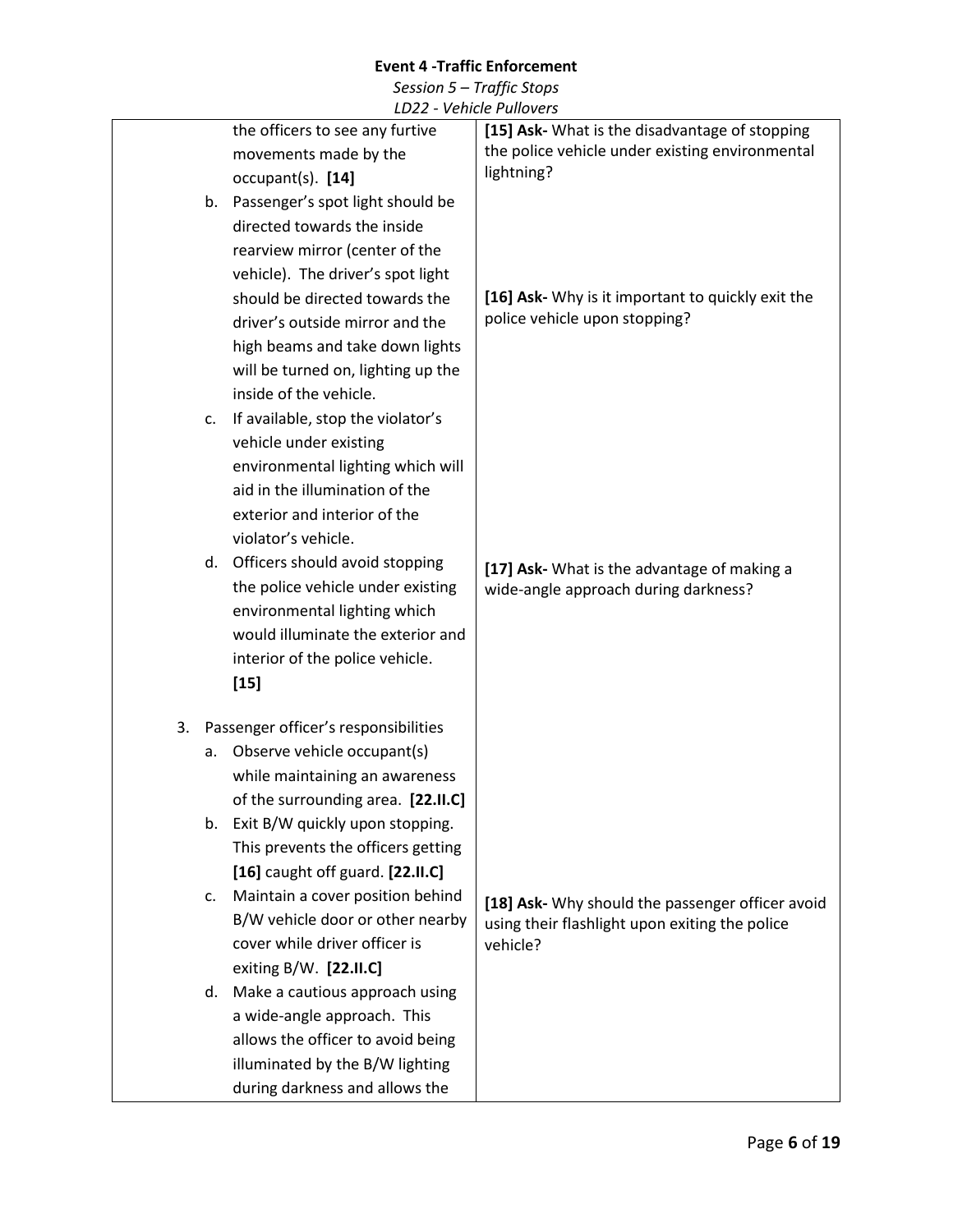|    | officer to remain in the blind spot |                                                                                |
|----|-------------------------------------|--------------------------------------------------------------------------------|
|    | of the violator's rear view mirror. |                                                                                |
|    | $[17]$                              |                                                                                |
| e. | During darkness, the passenger      |                                                                                |
|    | officer should avoid using their    |                                                                                |
|    | flashlight upon exiting the police  |                                                                                |
|    | vehicle. The passenger officer      |                                                                                |
|    | should also avoid using their       |                                                                                |
|    | flashlight upon making their        |                                                                                |
|    | approach to the trunk area of the   | [19] Ask- Why is it important to check the trunk<br>of the violator's vehicle? |
|    | violator's vehicle. If the          |                                                                                |
|    | passenger officer uses their        |                                                                                |
|    | flashlight upon exiting the police  |                                                                                |
|    | vehicle or during the approach,     |                                                                                |
|    | the officer telegraphs their        |                                                                                |
|    | position to the violator and other  |                                                                                |
|    | occupants. However, if the          |                                                                                |
|    | officer cannot see a potential      |                                                                                |
|    | threat, the officer should use      |                                                                                |
|    | their flashlight to illuminate the  |                                                                                |
|    | area. [18]                          |                                                                                |
| f. | The passenger officer should hold   |                                                                                |
|    | the flashlight in their non-gun     | Ask- What can potentially happen if you pass the                               |
|    | hand utilizing the "Harries         | door post (B pillar)?                                                          |
|    | Technique".                         |                                                                                |
| g. | Watch occupant(s) movements         |                                                                                |
|    | while approaching. If               |                                                                                |
|    | occupant(s) are moving, instruct    |                                                                                |
|    | occupant(s) to place hands where    |                                                                                |
|    | they're visible to the officers.    |                                                                                |
|    | The passenger officer can           |                                                                                |
|    | continue to approach once hands     |                                                                                |
|    | are visible or tactically re-deploy |                                                                                |
|    | and order the occupant(s) out.      |                                                                                |
|    | h. Check rear trunk by pushing      |                                                                                |
|    | down. If trunk is open, officer     |                                                                                |
|    | should consider re-deploying to     |                                                                                |
|    | cover, requesting a back-up unit,   |                                                                                |
|    | and ordering the occupant(s) out.   |                                                                                |
|    | $[19]$                              |                                                                                |
|    |                                     |                                                                                |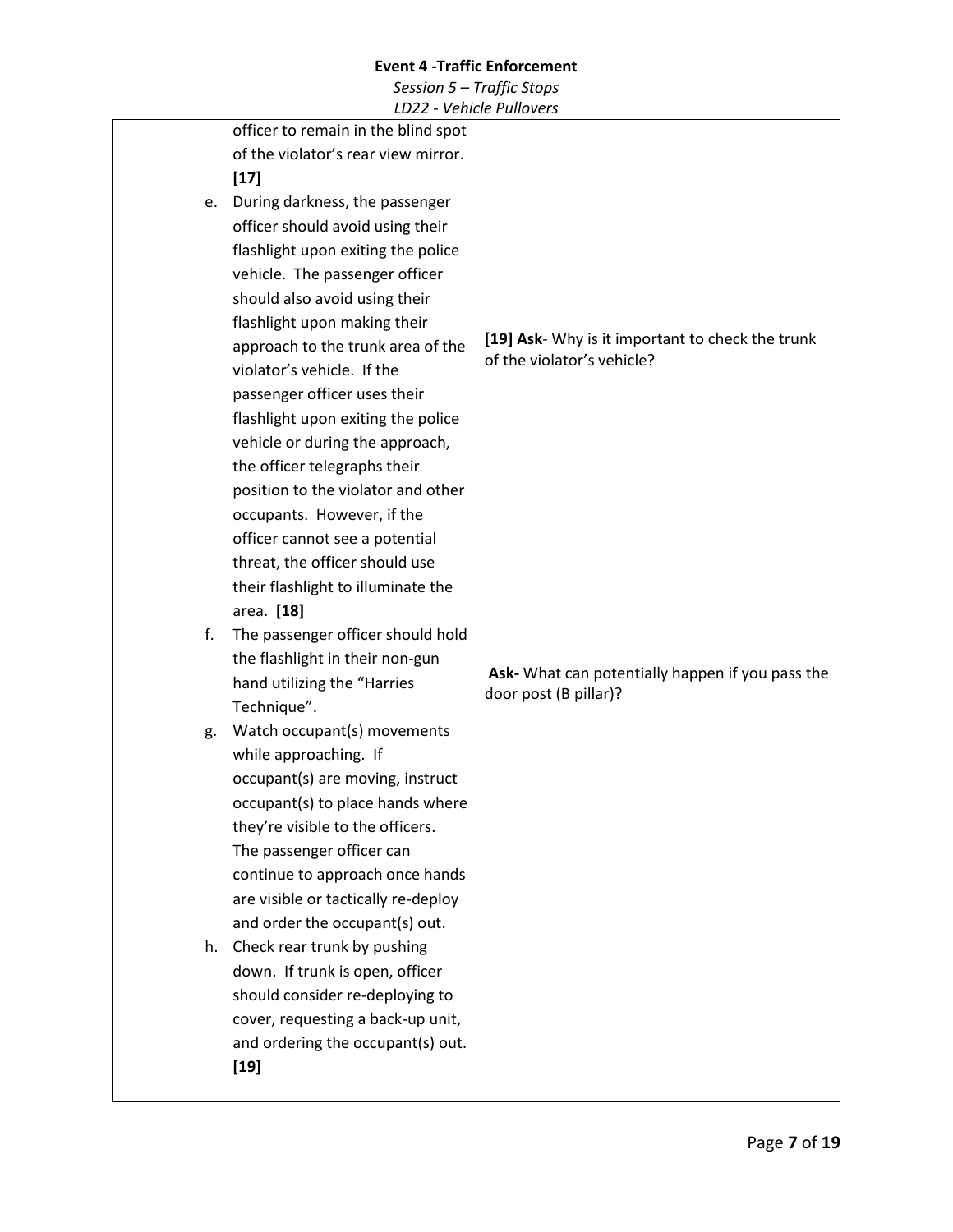| i.             | Instruct occupant(s) to place                      |                                                         |
|----------------|----------------------------------------------------|---------------------------------------------------------|
|                | hands where they are visible to                    |                                                         |
|                | officer. Instruct violator to turn                 | [20] Ask-While driver officer completes ticket,         |
|                | vehicle off.                                       | what are the passenger officer's responsibilities?      |
|                |                                                    |                                                         |
|                | Officers have the option of instructing the driver |                                                         |
|                | to turn the vehicle off and have all occupants     |                                                         |
|                | place their hands in a visible location prior to   |                                                         |
| leaving cover. |                                                    |                                                         |
| j.             | When hands are visible, visually                   |                                                         |
|                | search rear passenger area of                      |                                                         |
|                | vehicle for additional                             |                                                         |
|                | occupant(s), weapons, etc.                         |                                                         |
| k.             | Do not walk any further than the                   |                                                         |
|                | door post behind the front                         | [21] Ask- After returning to the black and white,       |
|                | passenger seat or rear passenger                   | why does the driver officer enter the vehicle<br>first? |
|                | seat if there are occupant(s)                      |                                                         |
|                | seated in the rear seat.                           |                                                         |
| I.             | When all is clear, wave driver                     |                                                         |
|                | officer forward.                                   |                                                         |
|                | m. Maintain a visual of occupant(s)                |                                                         |
|                | and surrounding area as driver                     |                                                         |
|                | officer approaches. Illuminate                     |                                                         |
|                | interior of vehicle with flashlight                |                                                         |
|                | during darkness to allow the                       |                                                         |
|                | driver officer more lighting to                    |                                                         |
|                | conduct a visual search.                           |                                                         |
| n.             | Any unusual movement or                            |                                                         |
|                | behavior by occupant(s) should                     |                                                         |
|                | be communicated between                            |                                                         |
|                | partners.                                          |                                                         |
|                | Illuminate location where<br>1)                    |                                                         |
|                | occupant reaches for driver's                      | [22] Ask- Why do we approach the violator's             |
|                | license, insurance, etc.                           | vehicle using the lane created by offsetting the        |
|                | While driver officer completes                     | $B/W$ ?                                                 |
| 0.             |                                                    |                                                         |
|                | citation, maintain guarding                        |                                                         |
|                | position watching both                             |                                                         |
|                | occupant(s) hands and                              |                                                         |
|                | surrounding area. The passenger                    |                                                         |
|                | officer will continue to do so as                  |                                                         |
|                | the violator signs the citation and                |                                                         |
|                |                                                    |                                                         |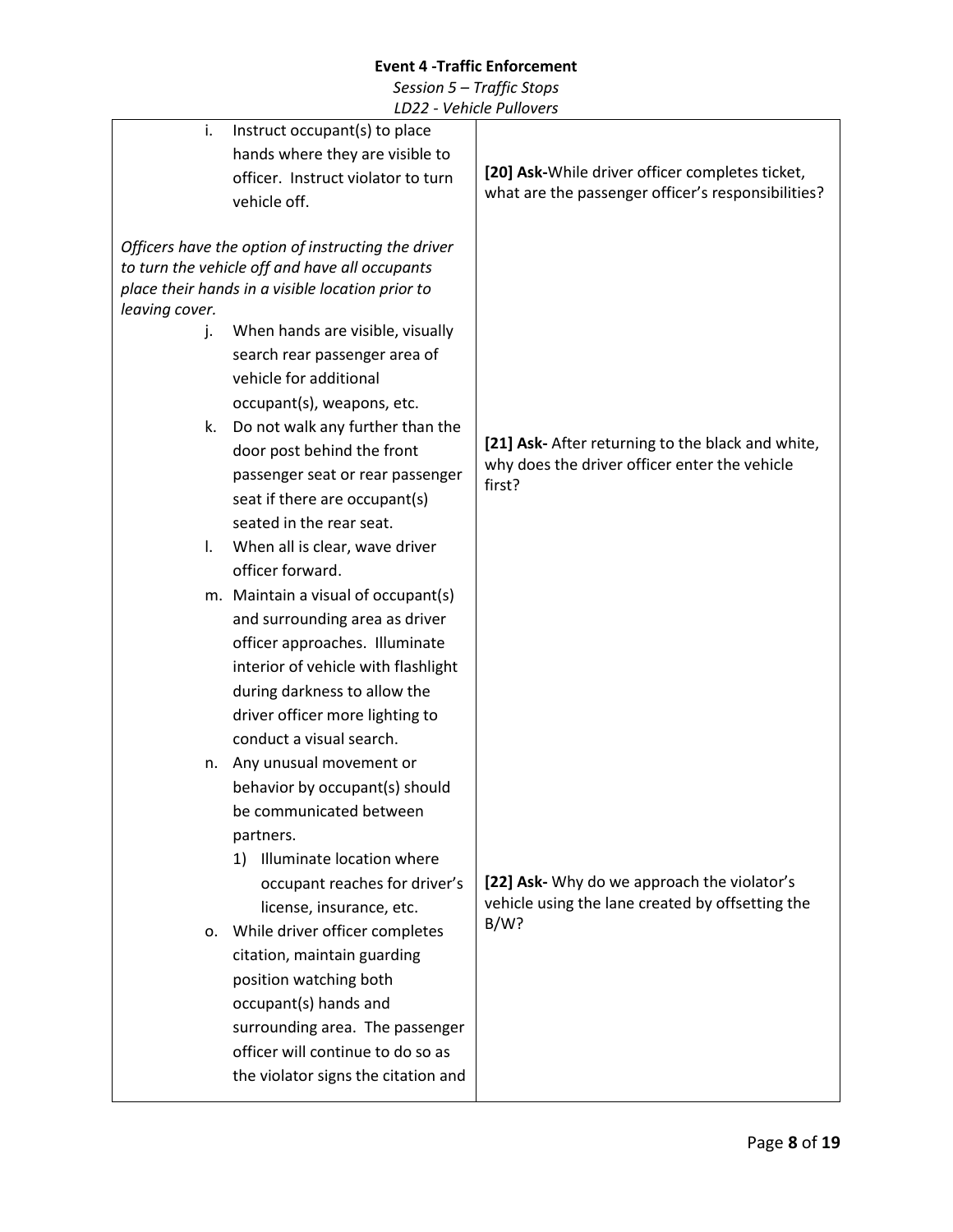|    |    |                                     | <u>VUIILIUT IUINVUIJ</u>                           |
|----|----|-------------------------------------|----------------------------------------------------|
|    |    | the driver officer returns to the   | [23] Ask- Why should the driver officer point      |
|    |    | B/W. [20]                           | their flashlight towards the vehicle's driver side |
|    |    | 1) Use the flashlight sparingly to  | rear view mirror?                                  |
|    |    | avoid the potential of the          |                                                    |
|    |    | vehicle's occupant(s) being         |                                                    |
|    |    | able to track the officer's         | Ask- Why is it important to hold the flashlight in |
|    |    |                                     | your non-gun hand?                                 |
|    |    | movements.                          |                                                    |
|    | p. | Once the driver officer has         |                                                    |
|    |    | returned to the B/W and taken a     |                                                    |
|    |    | cover position, the passenger       |                                                    |
|    |    | officer can return to the B/W.      |                                                    |
|    |    | The passenger officer will take a   |                                                    |
|    |    | cover position behind the B/W       |                                                    |
|    |    | door while the driver officer gets  |                                                    |
|    |    | into the B/W. The passenger         |                                                    |
|    |    | officer then can enter the B/W.     |                                                    |
|    |    |                                     |                                                    |
|    |    | $[21]$                              |                                                    |
| 4. |    | Driver officer's responsibilities   |                                                    |
|    |    |                                     |                                                    |
|    | а. | As B/W stops behind violator's      |                                                    |
|    |    | vehicle, keep the engine running,   |                                                    |
|    |    | place the vehicle in park, set the  |                                                    |
|    |    | emergency brake, and turn the       | [24] Ask- Why do you ask the location of the       |
|    |    | vehicle's front wheels to the left. | driver's license, insurance, etc.?                 |
|    |    | The driver officer should exit the  | Ask- Why is it important to illuminate where the   |
|    |    | B/W quickly and safely after        | violator is reaching?                              |
|    |    | doing the above. [22.II.C]          |                                                    |
|    | b. | Maintain cover position behind      |                                                    |
|    |    | door while passenger officer        | Ask- Why do we have the violator hand items        |
|    |    | makes their approach. [22.II.C]     | requested outside of vehicle?                      |
|    |    | 1) During darkness, the driver      |                                                    |
|    |    |                                     |                                                    |
|    |    | officer should avoid standing       |                                                    |
|    |    | behind their door with their        |                                                    |
|    |    | flashlight on. This telegraphs      |                                                    |
|    |    | the officer's position to the       | Ask- What are the pros and cons of walking         |
|    |    | violator.                           | between the vehicles?                              |
|    | c. | When waved forward, approach        |                                                    |
|    |    | violator's vehicle in lane created  | Ask- What are the pros and cons of walking         |
|    |    | by offsetting B/W. [22]             | around the police vehicle?                         |
|    |    | During darkness, when the<br>1)     |                                                    |
|    |    | driver officer enters the lane      |                                                    |
|    |    |                                     |                                                    |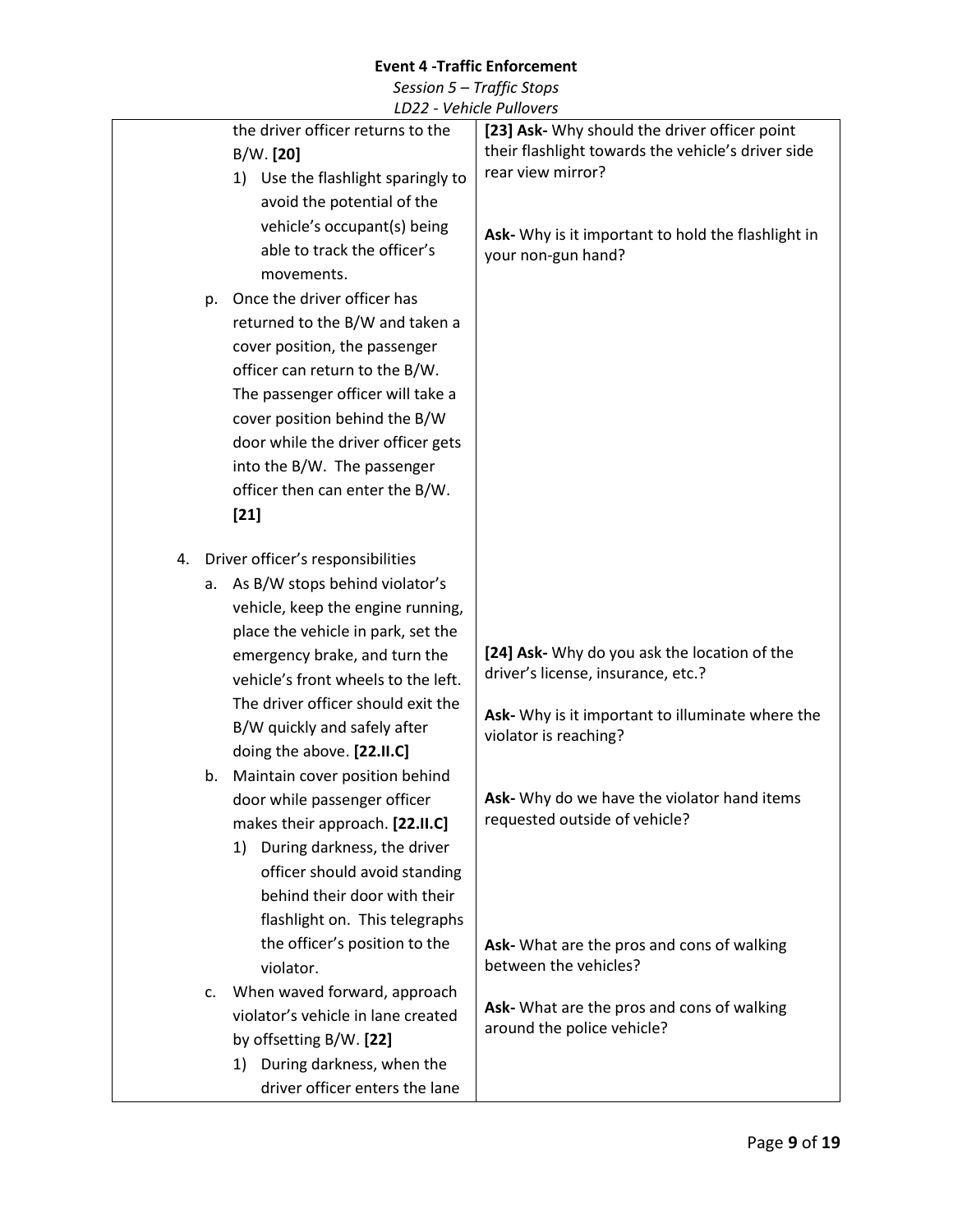|    |                                     | <b>VUINCILI UNUVUIJ</b>                       |
|----|-------------------------------------|-----------------------------------------------|
|    | the officer should point their      |                                               |
|    | flashlight towards the              |                                               |
|    | vehicle's driver side rear view     |                                               |
|    | mirror as they continue their       |                                               |
|    | approach. This prevents the         |                                               |
|    | violator from being able to         |                                               |
|    | see the officer's approach.         |                                               |
|    | $[23]$                              | Ask- What are the disadvantages of writing a  |
|    | Driver officer should hold<br>2)    | ticket sitting inside the B/W?                |
|    | their flashlight in their non-      |                                               |
|    | gun hand and utilize the            |                                               |
|    | "Harries Technique".                |                                               |
|    | d. Check rear trunk by pushing      |                                               |
|    | down.                               |                                               |
| е. | Visually search interior of vehicle |                                               |
|    | Illuminate the vehicle during<br>1) |                                               |
|    | darkness.                           |                                               |
| f. | Do not proceed further than door    |                                               |
|    | post behind violator or door post   |                                               |
|    | behind passengers seated in the     |                                               |
|    | rear seat.                          |                                               |
|    | 1) Forces driver to look back at    |                                               |
|    | officer.                            |                                               |
|    | Makes it more difficult to<br>2)    |                                               |
|    | point a weapon at the officer.      |                                               |
|    | 3) Prevents officer from being      |                                               |
|    | knocked down or hit with the        |                                               |
|    | door.                               |                                               |
| g. | Greet driver professionally         |                                               |
| h. | Ask for location of driver's        |                                               |
|    | license, insurance, etc. This       | [25] Ask- What are the advantages of a driver |
|    | allows the driver officer to advise | side approach?                                |
|    | the [24] passenger officer of the   |                                               |
|    | location where the violator will    |                                               |
|    | be reaching.                        |                                               |
| i. | Check the validity and              |                                               |
|    | authenticity of the driver's        |                                               |
|    | license or other form of personal   |                                               |
|    | identification. [22.II.I]           |                                               |
|    |                                     |                                               |
|    |                                     |                                               |
|    |                                     |                                               |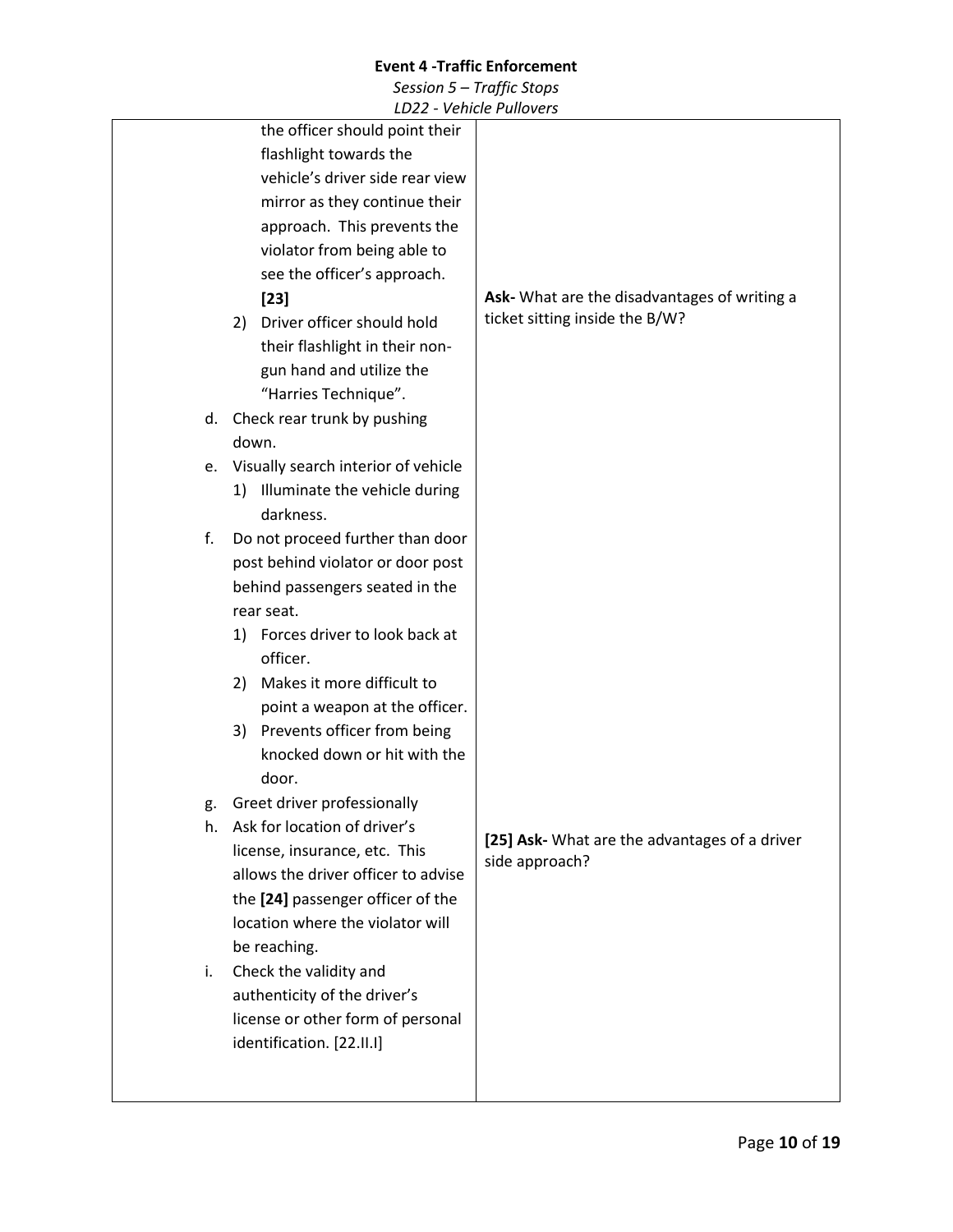|    | LDZZ - Venicie Pullovers                   |                                                  |
|----|--------------------------------------------|--------------------------------------------------|
|    | Illuminate the area where<br>1)            | [26] Ask- What are the disadvantages of a driver |
|    | the violator will be reaching              | side approach?                                   |
|    | to retrieve their information.             |                                                  |
| j. | Do not allow the violator to reach         |                                                  |
|    | into a location where neither the          |                                                  |
|    | driver nor passenger officer can           | [27] Ask- What are the advantages of a passenger |
|    | see their hands. Consider                  | side approach?                                   |
|    | removing the violator.                     |                                                  |
| k. | Have violator hand items                   |                                                  |
|    | requested to officer outside of            |                                                  |
|    | vehicle. Verify the license.               |                                                  |
| Ι. | Return to B/W passenger door               |                                                  |
|    | 1) Driver officer can walk                 |                                                  |
|    | around police vehicle to                   |                                                  |
|    |                                            |                                                  |
|    | passenger door.<br>Driver officer can walk |                                                  |
|    | 2)                                         | [28] Ask- What are the disadvantages of a        |
|    | between B/W and violator's                 | passenger side approach?                         |
|    | vehicle if the violator's                  |                                                  |
|    | vehicle is turned off.                     |                                                  |
|    | m. Check violator for                      |                                                  |
|    | wants/warrants and check                   |                                                  |
|    | license for validity. Can be done          |                                                  |
|    | by radio or MDC. The citation              |                                                  |
|    | should be completed while                  |                                                  |
|    | standing behind the vehicle door           |                                                  |
|    | or other nearby cover. Officers            | [29] Ask- What are the advantages of a Non-      |
|    | should avoid completing the                | Approach?                                        |
|    | citation while seated inside the           |                                                  |
|    | $B/W$ .                                    |                                                  |
| n. | Approach violator's vehicle by             |                                                  |
|    | walking around B/W or between              |                                                  |
|    | B/W and violator's vehicle.                |                                                  |
| 0. | Have violator sign ticket and              |                                                  |
|    | verify signature written on ticket.        |                                                  |
|    | Avoid giving the violator the              |                                                  |
|    | citation book to sign. Have                |                                                  |
|    | violator sign ticket while officer is      |                                                  |
|    | holding the citation book. Give            |                                                  |
|    | back driver's license, etc., and           |                                                  |
|    | copy of the ticket to violator.            |                                                  |
|    |                                            |                                                  |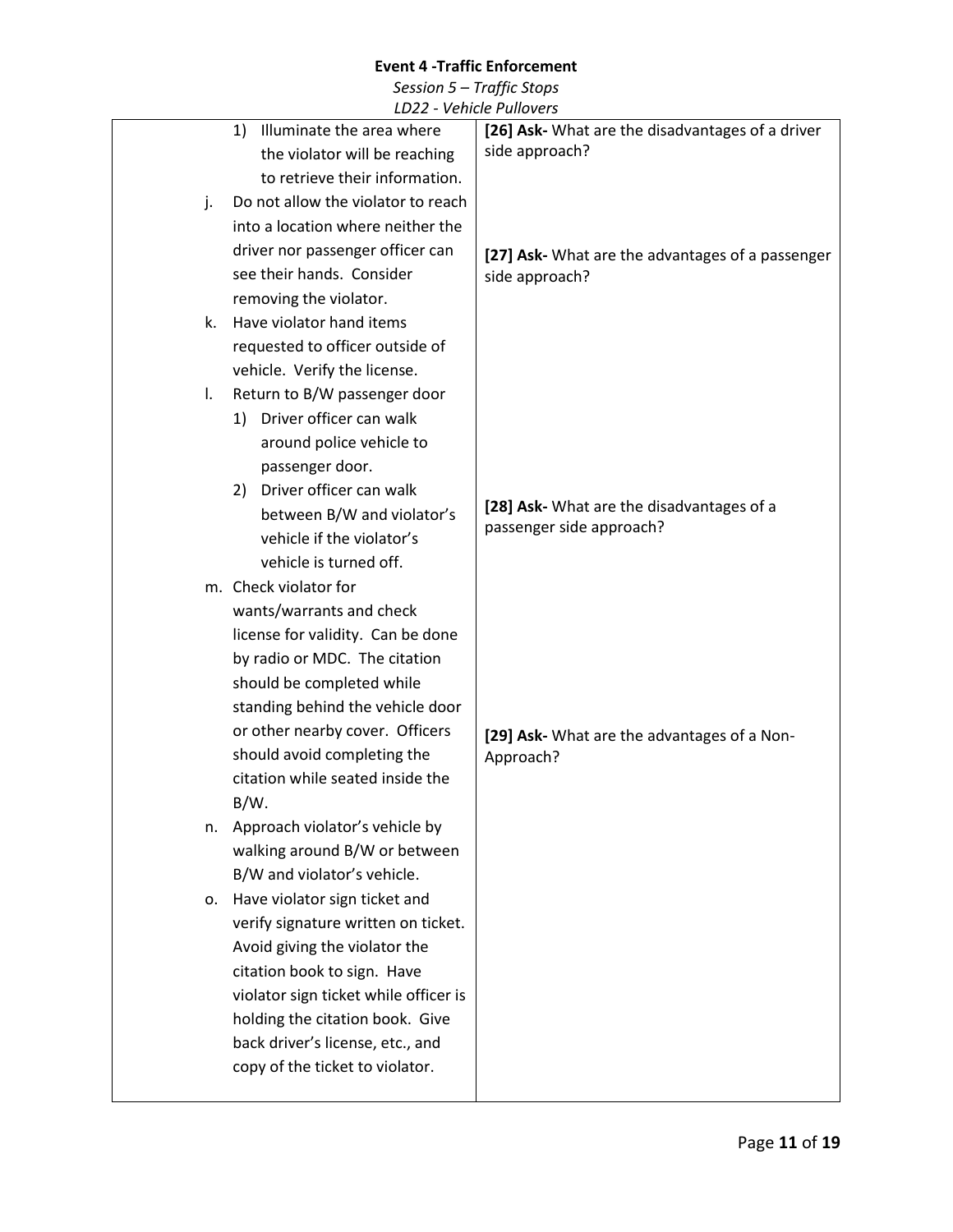|    |    | LD22 - Venicie Pullovers            |
|----|----|-------------------------------------|
|    | p. | Return to B/W and assume a          |
|    |    | cover position behind door.         |
|    |    | Wave passenger officer back.        |
|    |    | When passenger officer is in a      |
|    |    | cover position behind their door,   |
|    |    | enter B/W.                          |
|    |    | 1) The driver officer should use    |
|    |    | their flashlight sparingly to       |
|    |    | avoid the potential of vehicle      |
|    |    | occupant(s) being able to           |
|    |    | track their movements.              |
|    |    |                                     |
| 5. |    | Methods of approach [22.II.E]       |
|    | a. | Driver side approach [25]           |
|    |    | 1) Advantages:                      |
|    |    | The most direct and<br>a)           |
|    |    | quickest path to the                |
|    |    | violator.                           |
|    |    | Provides direct contact<br>b)       |
|    |    | with driver.                        |
|    |    | Can see the Vehicle<br>C)           |
|    |    | <b>Identification Number</b>        |
|    |    | $(VIN)$ .                           |
|    |    | Closer observation of the<br>d)     |
|    |    | driver (i.e. able to detect         |
|    |    | possible DUI, etc.).                |
|    | b. | Disadvantages: [26]                 |
|    |    | 1) Vulnerable to passing traffic.   |
|    |    | In direct line of fire of the<br>2) |
|    |    | driver of the violator's            |
|    |    | vehicle.                            |
|    | c. | Passenger side approach             |
|    |    | 1) Advantages: [27]                 |
|    |    | a) Away from passing                |
|    |    | traffic.                            |
|    |    | b) Provides for an element          |
|    |    | of surprise because most            |
|    |    | violators expect the                |
|    |    | officer to approach on              |
|    |    | the left.                           |
|    |    |                                     |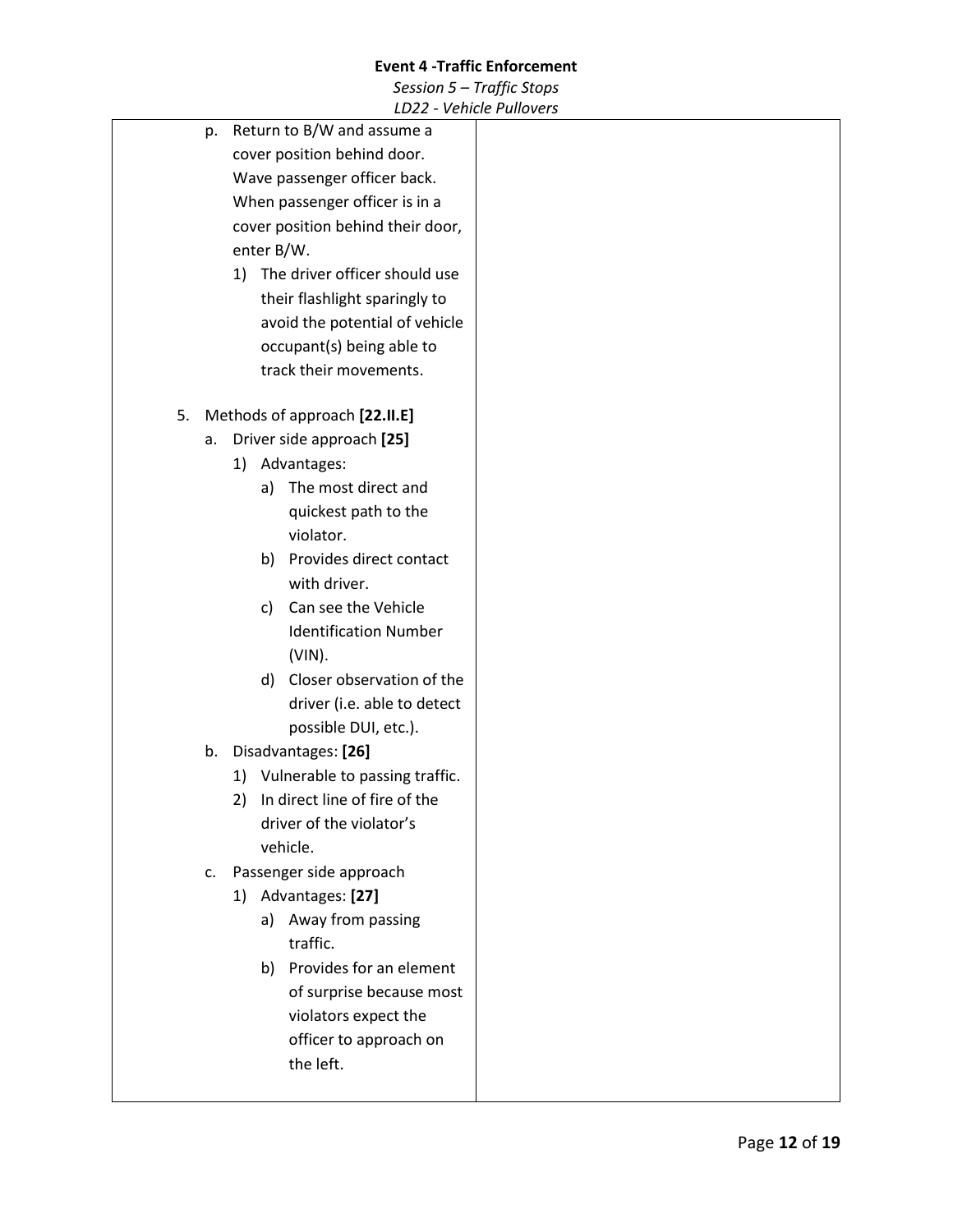| LDZZ - VEIIILIE FUIIUVEIS        |                                                   |
|----------------------------------|---------------------------------------------------|
| If an officer needs to<br>C)     | [30] Ask- What are some situations where          |
| redeploy, there are more         | officers may remove the occupant during a traffic |
| options for cover and/or         | enforcement pullover?                             |
| concealment.                     |                                                   |
| Allows officer more<br>d)        |                                                   |
| options on approach.             |                                                   |
| Disadvantages: [28]<br>2)        |                                                   |
| a) If there is a passenger in    |                                                   |
| the vehicle, the officer         |                                                   |
| will need to speak across        |                                                   |
| the passenger.                   |                                                   |
| b) Pedestrian traffic may        |                                                   |
| pose a potential threat to       |                                                   |
| the officer.                     |                                                   |
| The environment may<br>C)        |                                                   |
| not allow this approach          |                                                   |
| (i.e. ravine, levee, ditch,      |                                                   |
| $etc.$ ).                        |                                                   |
| Non-approach [29]<br>d.          |                                                   |
| 1) Advantages:                   |                                                   |
| If the driver exits<br>a)        |                                                   |
| immediately, the officer         |                                                   |
| can remain behind the            |                                                   |
| cover/concealment of             |                                                   |
| the police vehicle.              |                                                   |
| This allows the officer to<br>b) |                                                   |
| clear the vehicle of its         | Ask- Why do we remove occupants one at a          |
| visible occupants without        | time?                                             |
| placing the officer into a       |                                                   |
| "danger zone".                   |                                                   |
| If the driver and/or<br>c)       |                                                   |
| occupants exit the               |                                                   |
| vehicle voluntarily, the         |                                                   |
| officer may legally enter        |                                                   |
| the violator's vehicle to        | [31] Ask- Explain why we never allow the          |
| retrieve registration and        | occupant(s) to cross between officers?            |
| insurance papers. The            |                                                   |
| officer will also be able to     |                                                   |
| seize any weapons or             |                                                   |
| contraband that are              |                                                   |
| observed in plain view or        |                                                   |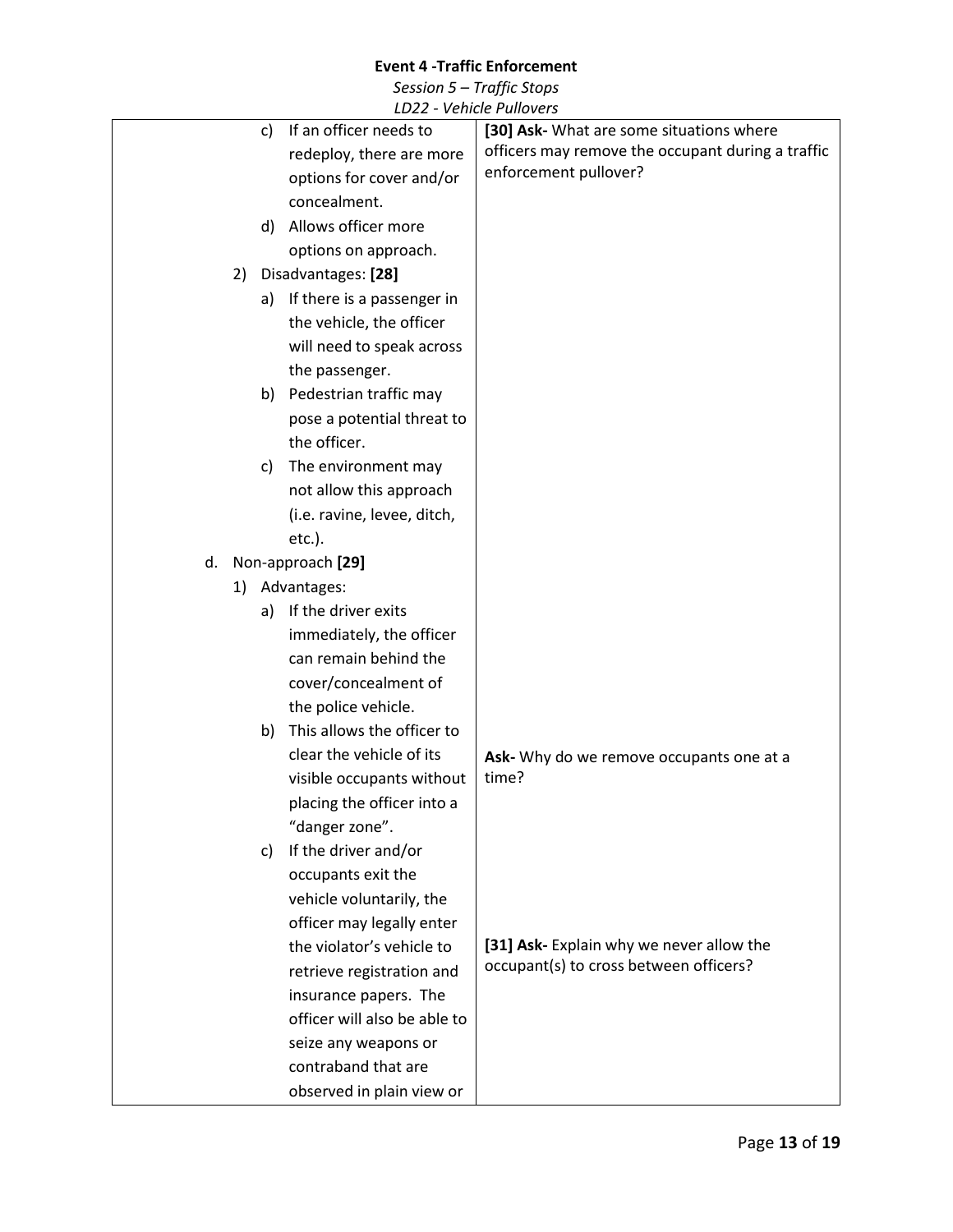|                                              | ᆸᇰᄼ                                                                                                    | $-$ vernore reduction |
|----------------------------------------------|--------------------------------------------------------------------------------------------------------|-----------------------|
|                                              | that are observed while                                                                                |                       |
|                                              | retrieving the                                                                                         |                       |
|                                              | registration and                                                                                       |                       |
|                                              | insurance papers.                                                                                      |                       |
| d)                                           | Non-approach may                                                                                       |                       |
|                                              | eliminate a hazardous                                                                                  |                       |
|                                              | element of the approach                                                                                |                       |
|                                              | by directing the driver                                                                                |                       |
|                                              | out of the vehicle to the                                                                              |                       |
|                                              | curb while maintaining a                                                                               |                       |
|                                              | position of safety.                                                                                    |                       |
| e)                                           | The violator's action can                                                                              |                       |
|                                              | constantly be observed,                                                                                |                       |
|                                              | especially hand                                                                                        |                       |
|                                              | movements. During the                                                                                  |                       |
|                                              | contact, the occupants                                                                                 |                       |
|                                              | remain in the officer's                                                                                |                       |
|                                              | field of vision (directly or                                                                           |                       |
|                                              | peripherally).                                                                                         |                       |
| 2)                                           | Disadvantages:                                                                                         |                       |
| a)                                           | Exposes the violator to                                                                                |                       |
|                                              | the hazards of passing                                                                                 |                       |
|                                              | traffic.                                                                                               |                       |
| b)                                           | The officer conducting                                                                                 |                       |
|                                              | the pullover is                                                                                        |                       |
|                                              | responsible for the safety                                                                             |                       |
|                                              | of the violator.                                                                                       |                       |
| c)                                           | Increases the potential                                                                                |                       |
|                                              | for assault on the officer.                                                                            |                       |
| d)                                           | Hinders the officer's                                                                                  |                       |
|                                              | ability to observe the                                                                                 |                       |
|                                              | interior of the violator's                                                                             |                       |
|                                              | vehicle.                                                                                               |                       |
|                                              |                                                                                                        |                       |
| At times a driver/occupant may spontaneously |                                                                                                        |                       |
| exit the violator's vehicle and approach the |                                                                                                        |                       |
|                                              | officer. Although this may be an innocent action<br>by the person, it may also be a deliberate attempt |                       |
| to prevent the officer from approaching and  |                                                                                                        |                       |
| observing contraband or weapons contained in |                                                                                                        |                       |
| the vehicle.                                 |                                                                                                        |                       |
|                                              |                                                                                                        |                       |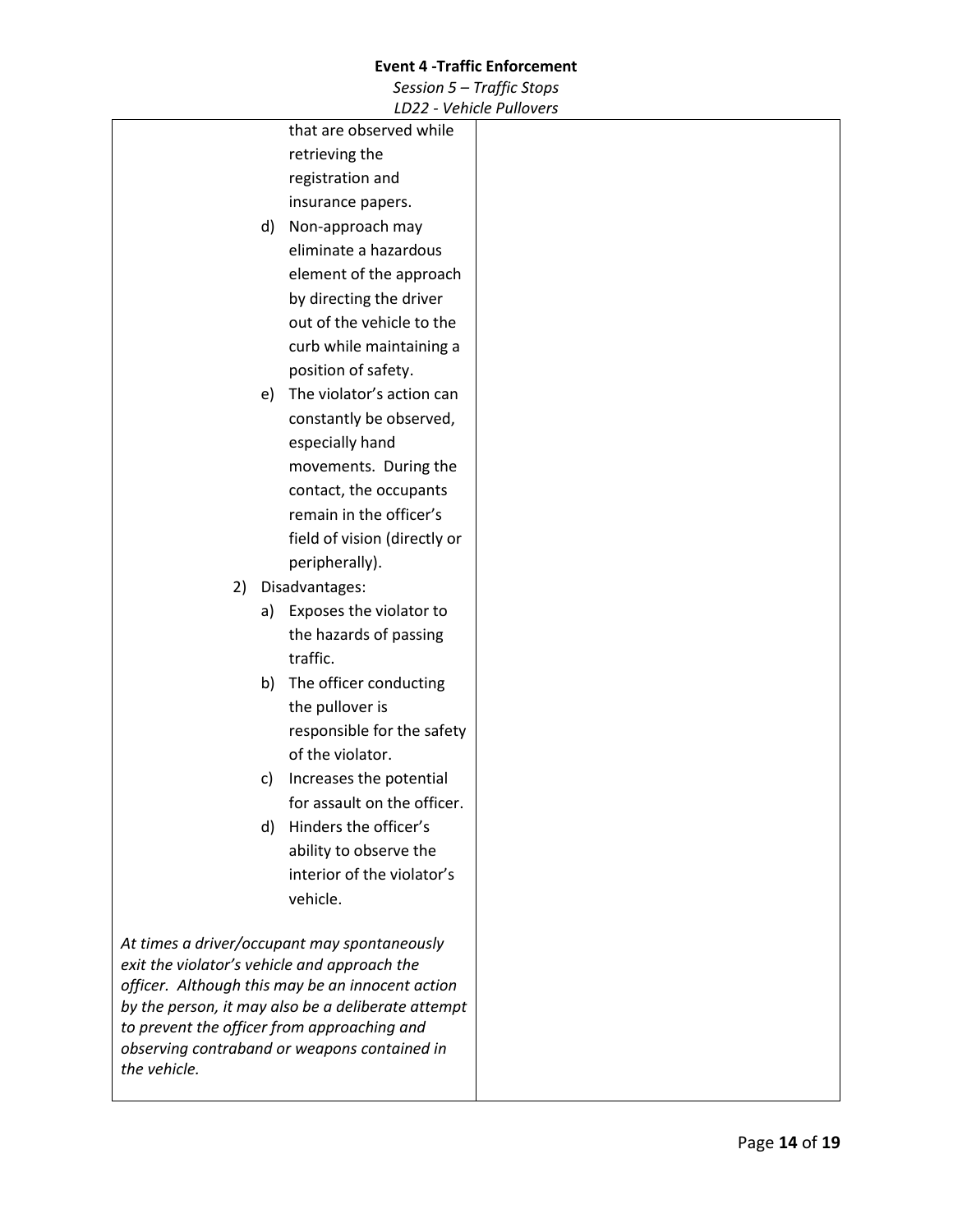|    |                                     |                                 | LDZZ - VEIIILIE FUIIUVEIS         |
|----|-------------------------------------|---------------------------------|-----------------------------------|
| 6. | Removing occupant(s) during traffic |                                 |                                   |
|    | enforcement pullovers.              |                                 |                                   |
|    | а.                                  | Situations where persons may be |                                   |
|    |                                     |                                 | needed to be directed out of the  |
|    |                                     |                                 | violator's vehicle include: [30]  |
|    |                                     | 1)                              | Continuing an investigation.      |
|    |                                     | 2)                              | Searching a vehicle.              |
|    |                                     | 3)                              | When an arrest is imminent.       |
|    |                                     | 4)                              | Verifying identification.         |
|    |                                     | 5)                              | Conducting a driving under        |
|    |                                     |                                 | the influence (DUI)               |
|    |                                     |                                 | investigation.                    |
|    |                                     | 6)                              | When the safety of                |
|    |                                     |                                 | occupant(s) and/or officer        |
|    |                                     |                                 | are at risk from passing          |
|    |                                     |                                 | traffic.                          |
|    | b.                                  |                                 | Driver officer should consider    |
|    |                                     |                                 | standing behind the trunk         |
|    |                                     |                                 | utilizing it as cover while the   |
|    |                                     |                                 | violator exits the vehicle. This  |
|    |                                     |                                 |                                   |
|    |                                     |                                 | prevents the door from being      |
|    |                                     |                                 | used as an offensive tool and     |
|    |                                     |                                 | allows the officer time in the    |
|    |                                     |                                 | event the violator becomes        |
|    |                                     |                                 | aggressive.                       |
|    | c.                                  |                                 | Occupant(s) should be removed     |
|    |                                     |                                 | from vehicle one at a time        |
|    |                                     |                                 | starting with the driver.         |
|    |                                     |                                 | d. Occupant(s) hands and          |
|    |                                     |                                 | movements should be monitored     |
|    |                                     |                                 | at all times.                     |
|    | e.                                  |                                 | Conduct a lawful search of        |
|    |                                     |                                 | occupant(s) as soon as possible.  |
|    | f.                                  |                                 | If occupant(s) exit vehicle upon  |
|    |                                     |                                 | being stopped, the occupant(s)    |
|    |                                     |                                 | should be directed to a location  |
|    |                                     |                                 | out of the flow of traffic. The   |
|    |                                     |                                 | passenger officer will maintain a |
|    |                                     |                                 | cover position behind door        |
|    |                                     |                                 | guarding the occupant(s). The     |
|    |                                     |                                 | driver officer will approach      |
|    |                                     |                                 |                                   |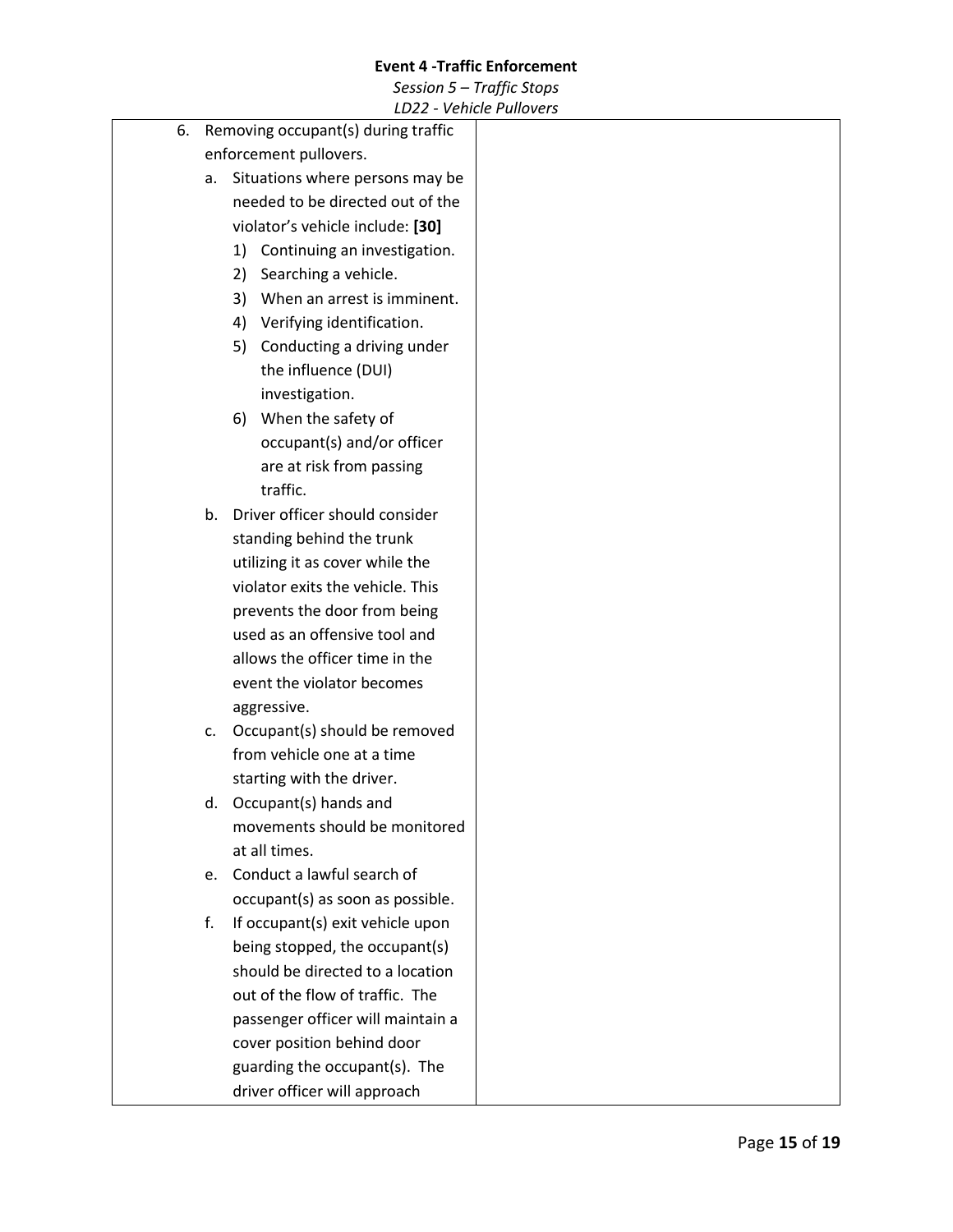|                                         |             | LDZZ - VEIIILIE FUIIUVEI S                        |  |
|-----------------------------------------|-------------|---------------------------------------------------|--|
|                                         |             | violator's vehicle from the driver                |  |
|                                         |             | side and conduct a visual                         |  |
|                                         |             | inspection for additional                         |  |
|                                         |             | occupant(s), weapons, etc.                        |  |
|                                         | g.          | Never allow the occupant(s) to                    |  |
|                                         |             | cross between officers causing a                  |  |
|                                         |             | cross fire situation. [31]                        |  |
|                                         |             |                                                   |  |
|                                         | Key points: |                                                   |  |
| Proper patrol vehicle placement in      |             |                                                   |  |
|                                         |             | relation to the violator's vehicle.               |  |
|                                         |             | Proper illumination of violator's vehicle.        |  |
| Passenger officer's wide angle approach |             |                                                   |  |
| Driver officer's approach to violator's |             |                                                   |  |
| vehicle.                                |             |                                                   |  |
|                                         |             | Driver officer's return to patrol vehicle to      |  |
|                                         |             | complete citation.                                |  |
|                                         |             |                                                   |  |
|                                         |             |                                                   |  |
|                                         |             |                                                   |  |
|                                         |             | A. Learning Activities                            |  |
|                                         |             | 1. Learning Activity 2-Traffic                    |  |
|                                         |             | <b>Enforcement Pullover Practical</b>             |  |
|                                         |             | Application.                                      |  |
|                                         | 2.          | Learning Activiuy                                 |  |
|                                         |             | Learning Activity 3- Traffic Enforcement Pullover |  |
|                                         |             | Practical Application-Information under the seat. |  |
|                                         |             |                                                   |  |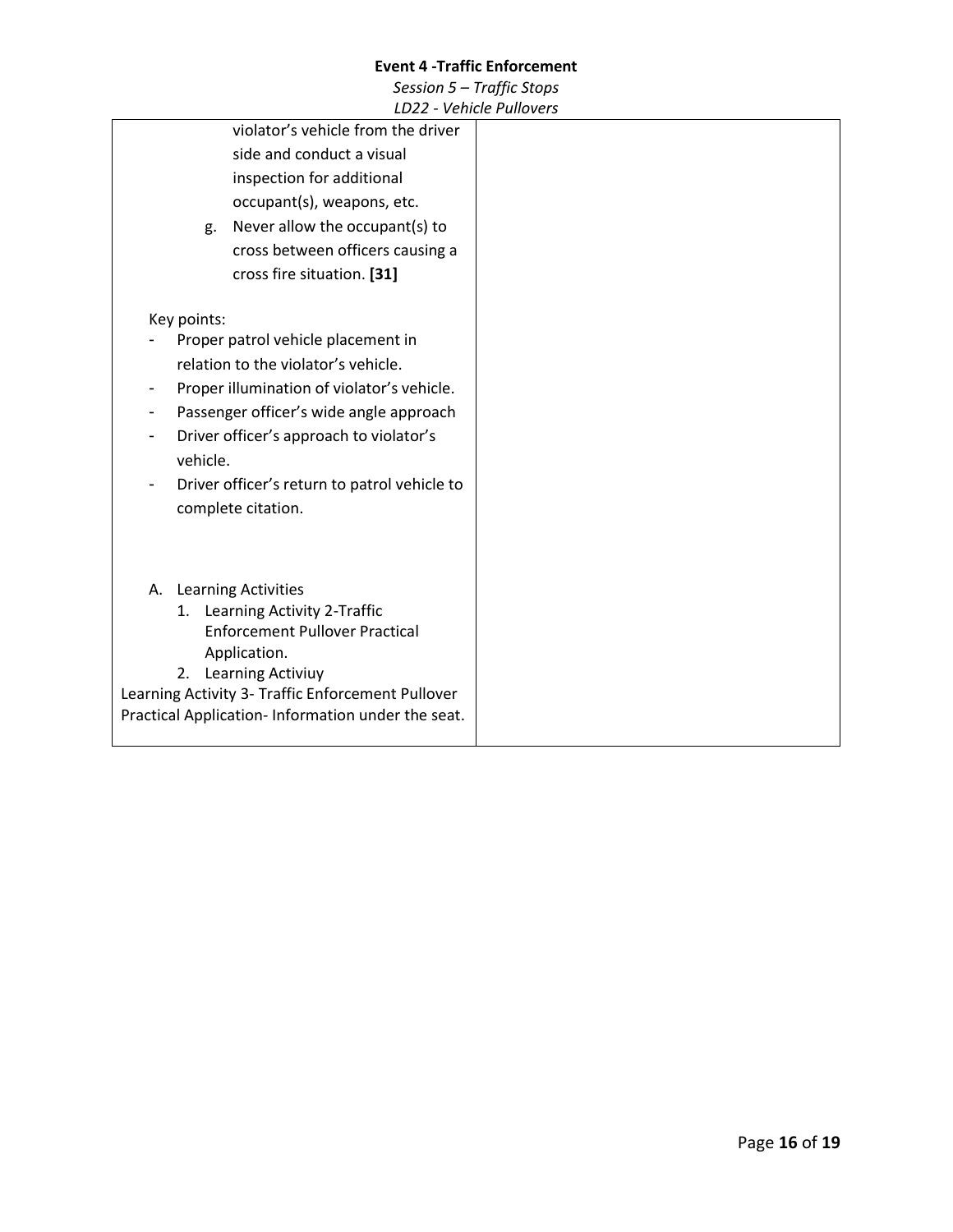# **Event 4 -Traffic Enforcement** *Session 5 – Traffic Stops LD22 - Vehicle Pullovers*

# **Learning Activity 2-** *Traffic Enforcement Pullover Practical Application*

**Purpose:** The students will recognize the inherent risks to officer safety that is associated with conducting a traffic enforcement pullover and nighttime considerations. The students will identify appropriate actions officers can take to maintain their own safety and the safety of others while conducting a traffic enforcement pullover.

# *Each recruit will have the opportunity to practice the Traffic Enforcement Pullover as the driver and passenger.*

**Description:** Two recruit officers will act as the driver and passenger officer in the marked black and white police vehicle. Both recruits will be armed with inert handguns. An additional recruit can act as the violator seated in an unmarked vehicle which will allow the recruit the perspective of the violator as officers tactically stop and approach the vehicle. The violator will cooperate throughout the pullover. The recruit officers should use tactics taught during the Vehicle Pullover Lecture and as demonstrated during the Instructor Demonstration.

The violator's vehicle will remain stationary and the black and white will make a moving approach. The scenario will be same as above.

# Suspect behaviors:

• Cooperative

# **Resources needed:**

- Black and white police vehicle
- Unmarked vehicle
- Inert handguns for each recruit
- Radio for each recruit
- Fictitious driver's license, registration and insurance
- Ticket book

# **Key learning points:**

- Selecting the location for the stop
- Appropriate vehicle placement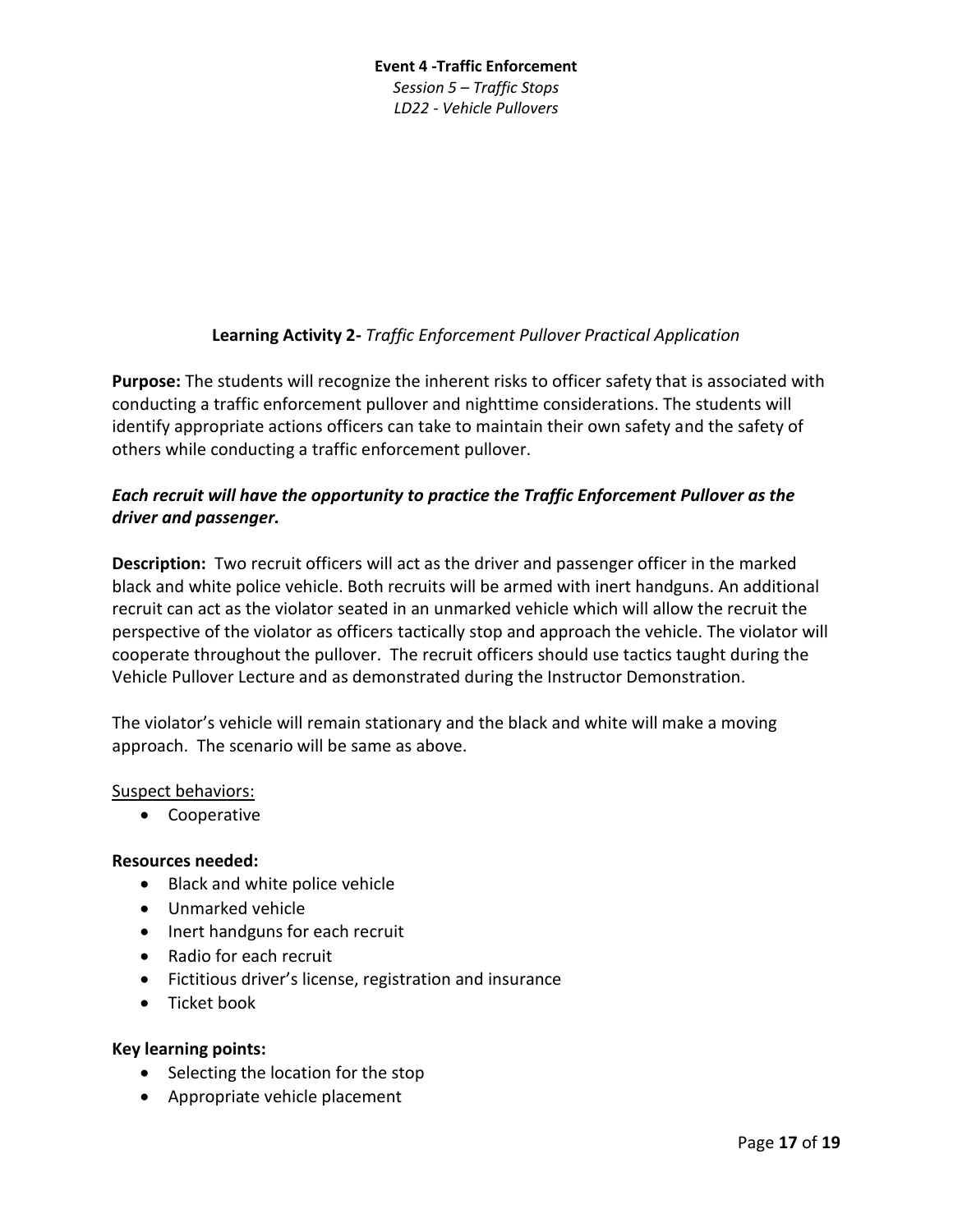*Session 5 – Traffic Stops LD22 - Vehicle Pullovers*

- Communication
- Approaching the violator's vehicle on foot

**Time required:** 15 minutes

# **Learning Activity 3-** *Traffic Enforcement Pullover Practical Application- Information under the seat*

**Purpose:** The students will recognize the inherent risks to officer safety that is associated with conducting a traffic enforcement pullover. The students will identify appropriate actions officers can take to maintain their own safety and the safety of others while conducting a traffic enforcement pullover.

**Description:** Two recruit officers will act as the driver and passenger officer in the marked black and white police vehicle. Both recruits will be armed with inert handguns. An additional recruit can act as the violator seated in an unmarked vehicle which will allow the recruit the perspective of the violator as officers tactically stop and approach the vehicle. The violator will cooperate throughout the pullover. The recruit officers should use tactics taught during the Vehicle Pullover Lecture and as demonstrated during the Instructor Demonstration.

Officers are on patrol and observe the violator's vehicle fail to stop for the red phase of a trilight at Sepulveda and Rinaldi St. Officers run the vehicle for wants/warrants via their radio and learn that the vehicle does not have any wants/warrants. The officers select the appropriate location for the stop and advise dispatch of all pertinent information. The officer's conduct a traffic enforcement pullover utilizing the above tactics taught during the lecture. The violator will inform the officer that his/her information is located under the front seat. The officer's should not allow the violator to reach under the seat. Driver officer will ask the violator to exit the vehicle. The violator will cooperate with all of the officer's directions and commands.

# Suspect behaviors:

- Cooperative
- Agitated

# **Resources needed:**

- Black and white police vehicle
- Unmarked vehicle
- Radio for each recruit
- Fictitious driver's license, registration and insurance
- Ticket book
- Inert handguns for each recruit

# **Key learning points:**

• Selecting the location for the stop